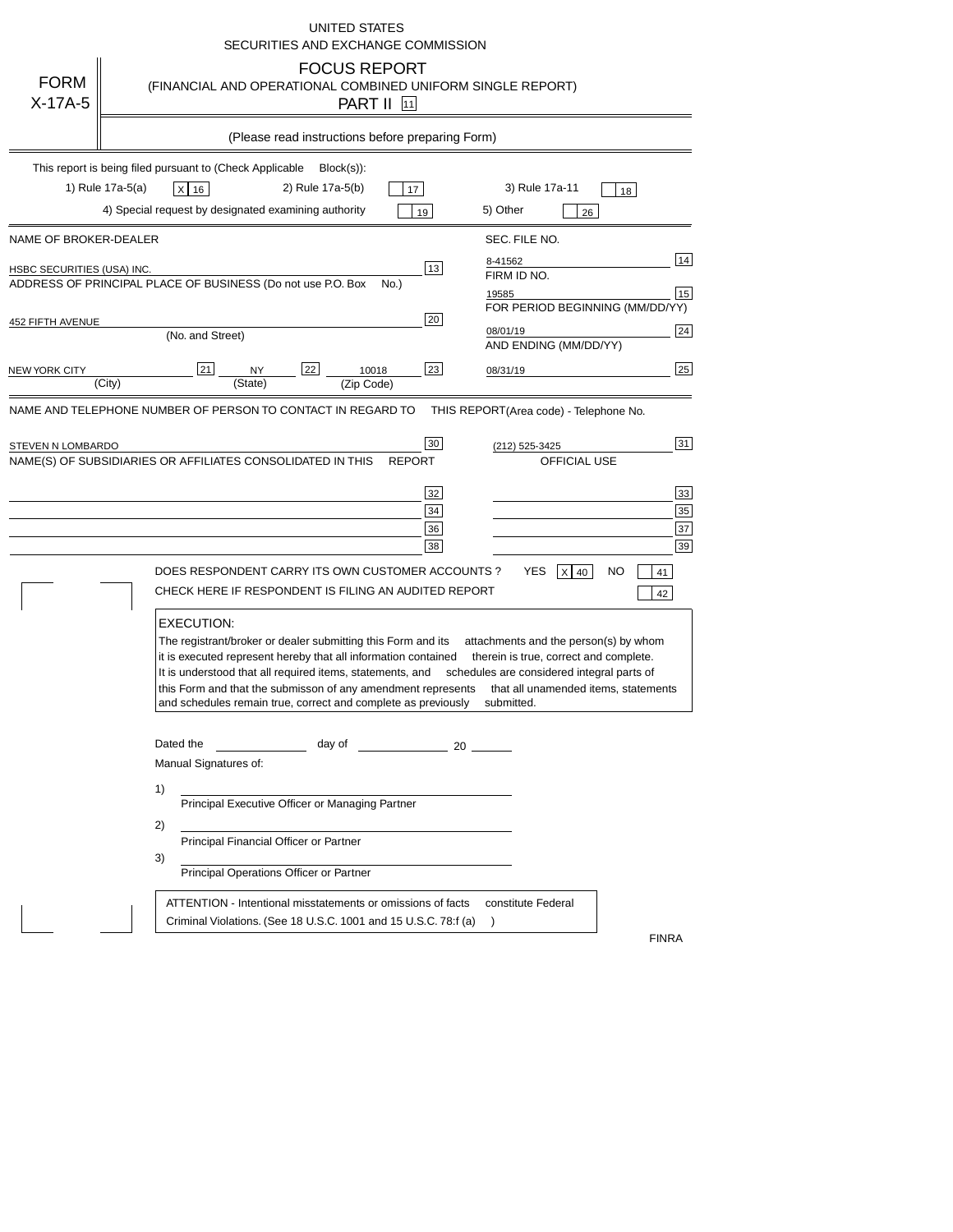| SUPPLEMENT TO                                            |
|----------------------------------------------------------|
| FINANCIAL AND OPERATIONAL COMBINED UNIFORM SINGLE REPORT |
| <b>PART II</b>                                           |

| <b>BROKER OR DEALER</b>                                                                                             |                   |                         |
|---------------------------------------------------------------------------------------------------------------------|-------------------|-------------------------|
| HSBC SECURITIES (USA) INC.                                                                                          | as of             | 08/31/19                |
|                                                                                                                     |                   |                         |
| STATEMENT OF SEGREGATION REQUIREMENTS AND FUNDS IN SEGREGATION<br>FOR CUSTOMERS TRADING ON U.S. COMMODITY EXCHANGES |                   |                         |
| SEGREGATION REQUIREMENTS (Section 4d(2) of the CEAct)                                                               |                   |                         |
| 1. Net ledger balance                                                                                               |                   |                         |
| A. Cash                                                                                                             |                   | \$<br>676,480,217 7010  |
| B. Securities (at market)                                                                                           |                   | 7020<br>1,718,702,997   |
| 2. Net unrealized profit (loss) in open futures contracts<br>traded on a contract market                            |                   | 7030<br>(412, 248, 307) |
| 3. Exchange traded options                                                                                          |                   |                         |
| A. Add market value of open option contracts purchased on a<br>contract market                                      |                   | 572,586,763 7032        |
| B. Deduct market value of open option contracts granted (sold)<br>on a contract market                              |                   | 254, 297, 827) 7033     |
| 4. Net equity (deficit) (add lines 1, 2, and 3)                                                                     |                   | 2,301,223,843 7040      |
| 5. Accounts liquidating to a deficit and accounts with debit<br>balances                                            |                   |                         |
| - gross amount                                                                                                      | 7045<br>5,214,901 |                         |
|                                                                                                                     |                   |                         |
| Less: amount offset by customer owned securities                                                                    | 5,164,972) 7047   | 7050                    |
| 6. Amount required to be segregated (add lines 4 and 5)                                                             |                   | \$<br>2,301,273,772     |
|                                                                                                                     |                   |                         |
| FUNDS IN SEGREGATED ACCOUNTS                                                                                        |                   |                         |
|                                                                                                                     |                   |                         |
| 7. Deposited in segregated funds bank accounts                                                                      |                   |                         |
| A. Cash                                                                                                             |                   | 7070<br>41,646,613      |
| B. Securities representing investments of customers' funds<br>(at market)                                           |                   | 174,265,753<br>7080     |
| C. Securities held for particular customers or option customers<br>in lieu of cash (at market)                      |                   | 7090<br>462,553,456     |
| 8. Margins on deposit with derivatives clearing organizations<br>of contract markets                                |                   |                         |
| A. Cash                                                                                                             |                   | 16,911,033 7100<br>\$   |
| B. Securities representing investments of customers' funds<br>(at market)                                           |                   | 122,247,073 7110        |
| C. Securities held for particular customers or option customers<br>in lieu of cash (at market)                      |                   | 7120<br>1,183,258,758   |
| 9. Net settlement from (to) derivatives clearing organizations<br>of contract markets                               |                   | 25,606,753 7130         |
| 10. Exchange traded options                                                                                         |                   |                         |
| A. Value of open long option contracts                                                                              |                   | 7132<br>572,586,763     |
| B. Value of open short option contracts                                                                             |                   | 254, 297, 827 7133      |
| 11. Net equities with other FCMs                                                                                    |                   |                         |
| A. Net liquidating equity                                                                                           |                   | $(183, 252)$ 7140       |
| B. Securities representing investments of customers' funds<br>(at market)                                           |                   | 7160                    |
| C. Securities held for particular customers or option customers<br>in lieu of cash (at market)                      |                   | 7170<br>22,279,297      |
| 12. Segregated funds on hand (describe:                                                                             |                   | 50,611,486<br>7150      |
| 13. Total amount in segregation (add lines 7 through 12)                                                            |                   | 2,417,485,906 7180      |
| 14. Excess (deficiency) funds in segregation (subtract line 6<br>from line 13)                                      |                   | \$<br>116,212,134 7190  |
| 15. Management Target Amount for Excess funds in segregation                                                        |                   | \$<br>104,000,000 7194  |
| 16. Excess (deficiency) funds in segregation over (under) Management Target Amount Excess                           |                   | 12,212,134 7198<br>\$   |
|                                                                                                                     |                   |                         |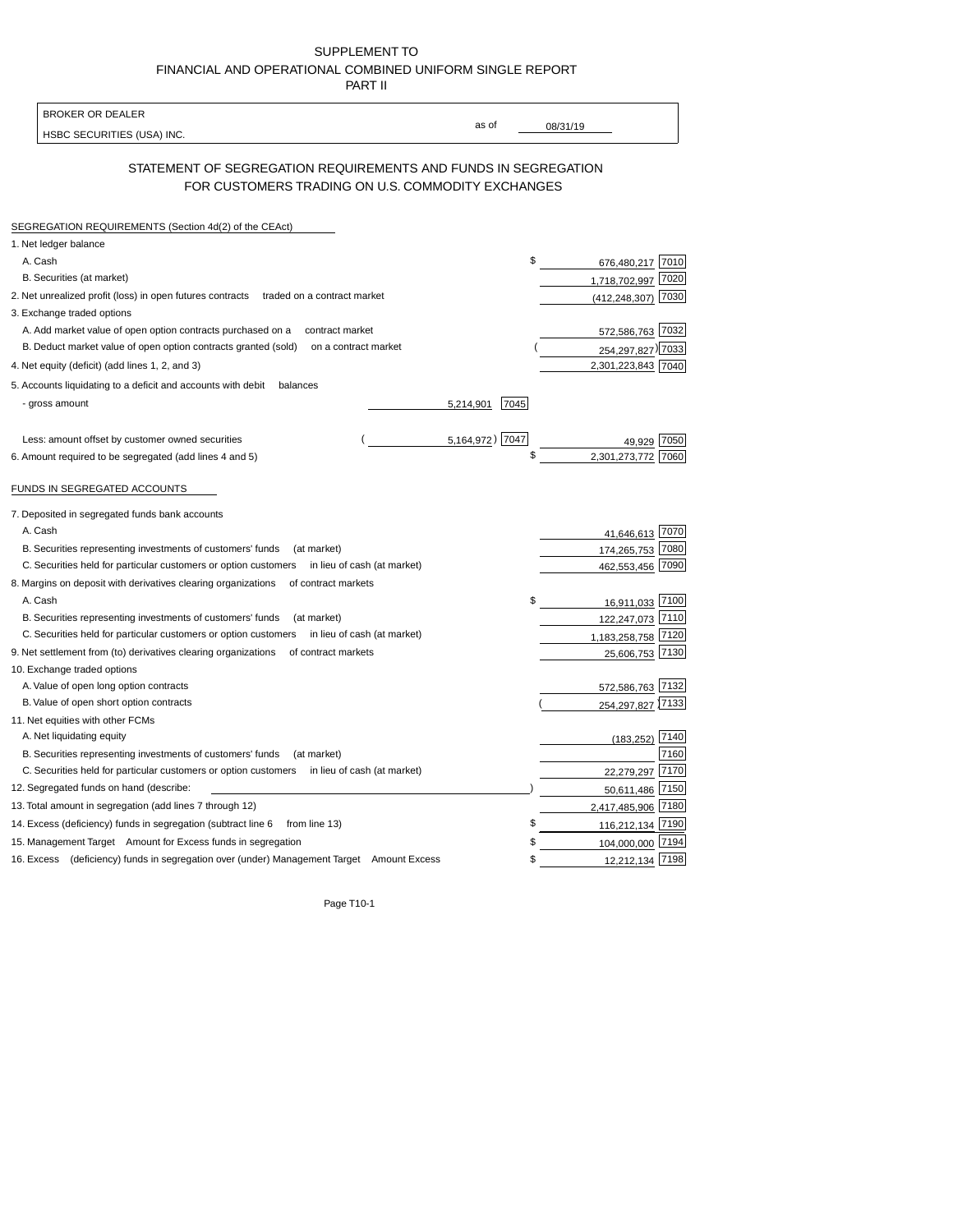| SUPPLEMENT TO                                            |
|----------------------------------------------------------|
| FINANCIAL AND OPERATIONAL COMBINED UNIFORM SINGLE REPORT |
| ----                                                     |

|                                                                                      | PART II                                |                   |
|--------------------------------------------------------------------------------------|----------------------------------------|-------------------|
| <b>BROKER OR DEALER</b><br>HSBC SECURITIES (USA) INC.                                |                                        | as of<br>08/31/19 |
| STATEMENT OF SEGREGATION REQUIREMENTS AND FUNDS IN SEGREGATION                       | FOR CUSTOMERS' DEALER OPTIONS ACCOUNTS |                   |
| 1. Amount required to be segregated in accordance<br>with Commission regulation 32.6 |                                        | \$<br>7200        |
| 2. Funds in segregated accounts                                                      |                                        |                   |
| A. Cash                                                                              | \$                                     | 7210              |
| B. Securities (at market)<br>C. Total                                                |                                        | 7220<br>7230      |
| 3. Excess (deficiency) funds in segregation                                          |                                        |                   |
| (subtract line 2.C from line 1)                                                      |                                        | 7240              |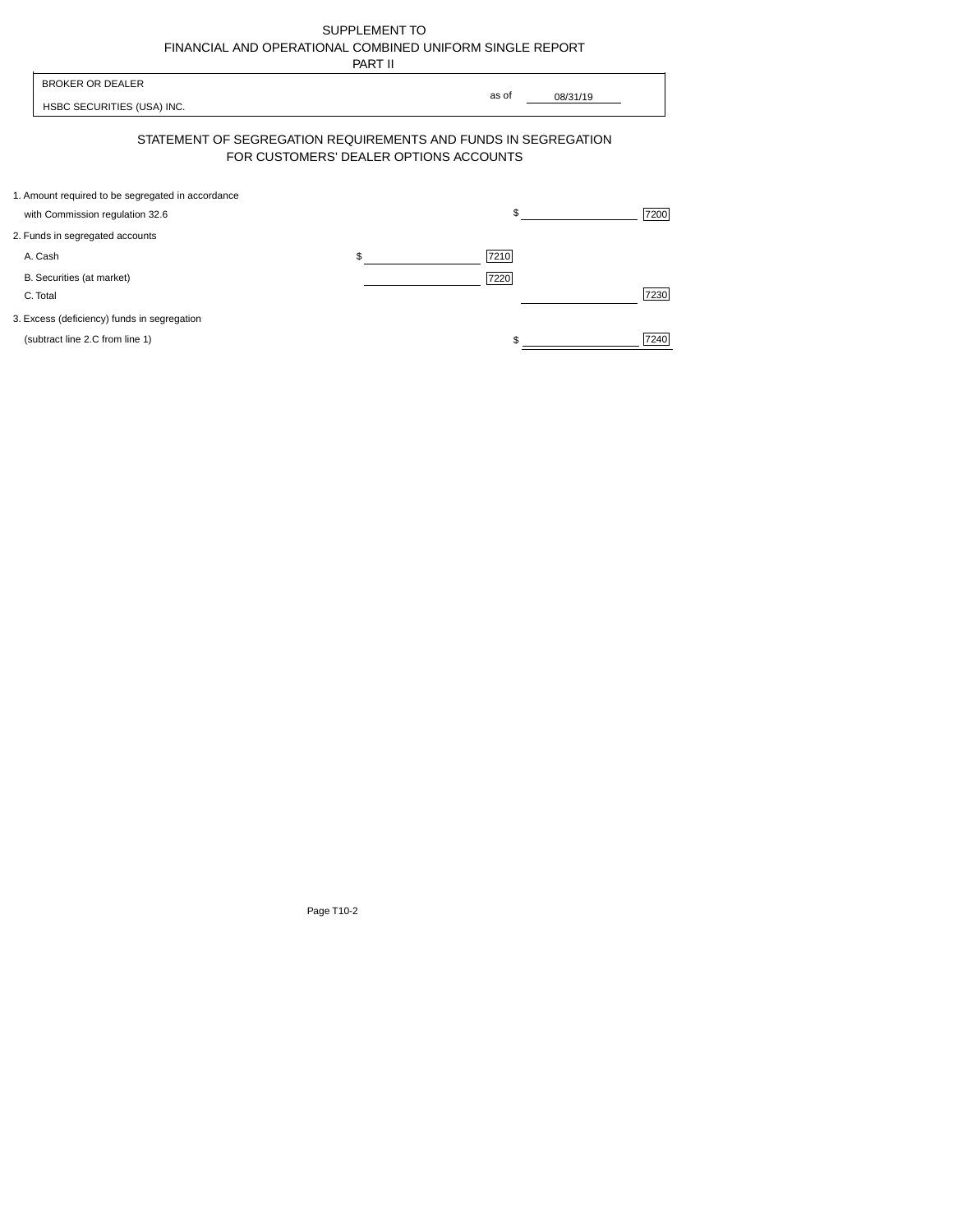SUPPLEMENT TO FINANCIAL AND OPERATIONAL COMBINED UNIFORM SINGLE REPORT

| PART II |
|---------|
|         |

| <b>BROKER OR DEALER</b>    |       |          |
|----------------------------|-------|----------|
| HSBC SECURITIES (USA) INC. | as of | 08/31/19 |

## STATEMENT OF SECURED AMOUNTS AND FUNDS HELD IN SEPARATE ACCOUNTS PURSUANT TO COMMISSION REGULATION 30.7

## FOREIGN FUTURES AND FOREIGN OPTIONS SECURED AMOUNTS

| Amount required to be set aside pursuant to law, rule or<br>regulation of a foreign government<br>or a rule of a self-regulatory organization authorized<br>thereunder |                                   |                 | \$                             | 7305         |
|------------------------------------------------------------------------------------------------------------------------------------------------------------------------|-----------------------------------|-----------------|--------------------------------|--------------|
| 1. Net ledger balance - Foreign Futures and Foreign Option Trading - All Customers<br>A. Cash<br><b>B.</b> Securities<br>(at market)                                   |                                   |                 | \$<br>60,699,967<br>82,543,875 | 7315<br>7317 |
| 2. Net unrealized profit (loss) in open futures contracts traded on a foreign                                                                                          | board of trade                    |                 | 8,716,180                      | 7325         |
| 3. Exchange traded options                                                                                                                                             |                                   |                 |                                |              |
| A. Market value of open option contracts purchased on a foreign board of trade<br>B. Market value of open contracts granted (sold) on a foreign board of trade         |                                   |                 |                                | 7335<br>7337 |
| 4. Net equity (deficit) (add lines 1.2. and 3.)                                                                                                                        |                                   |                 | \$<br>151,960,022              | 7345         |
| 5. Accounts liquidating to a deficit and accounts with                                                                                                                 |                                   |                 |                                |              |
| debit balances - gross amount                                                                                                                                          | \$                                | 7351<br>567,679 |                                |              |
| Less: amount offset by customer owned securities                                                                                                                       |                                   | 567,679) 7352   |                                | 7354         |
| 6. Amount required to be set aside as the secured amount - Net Liquidating                                                                                             | Equity Method (add lines 4 and 5) |                 | \$<br>151,960,022              | 7355         |
| 7. Greater of amount required to be set aside pursuant to foreign jurisdiction (above) or line 6.                                                                      |                                   |                 | \$<br>151,960,022              | 7360         |

7. Greater of amount required to be set aside pursuant to foreign jurisdiction (above) or line 6.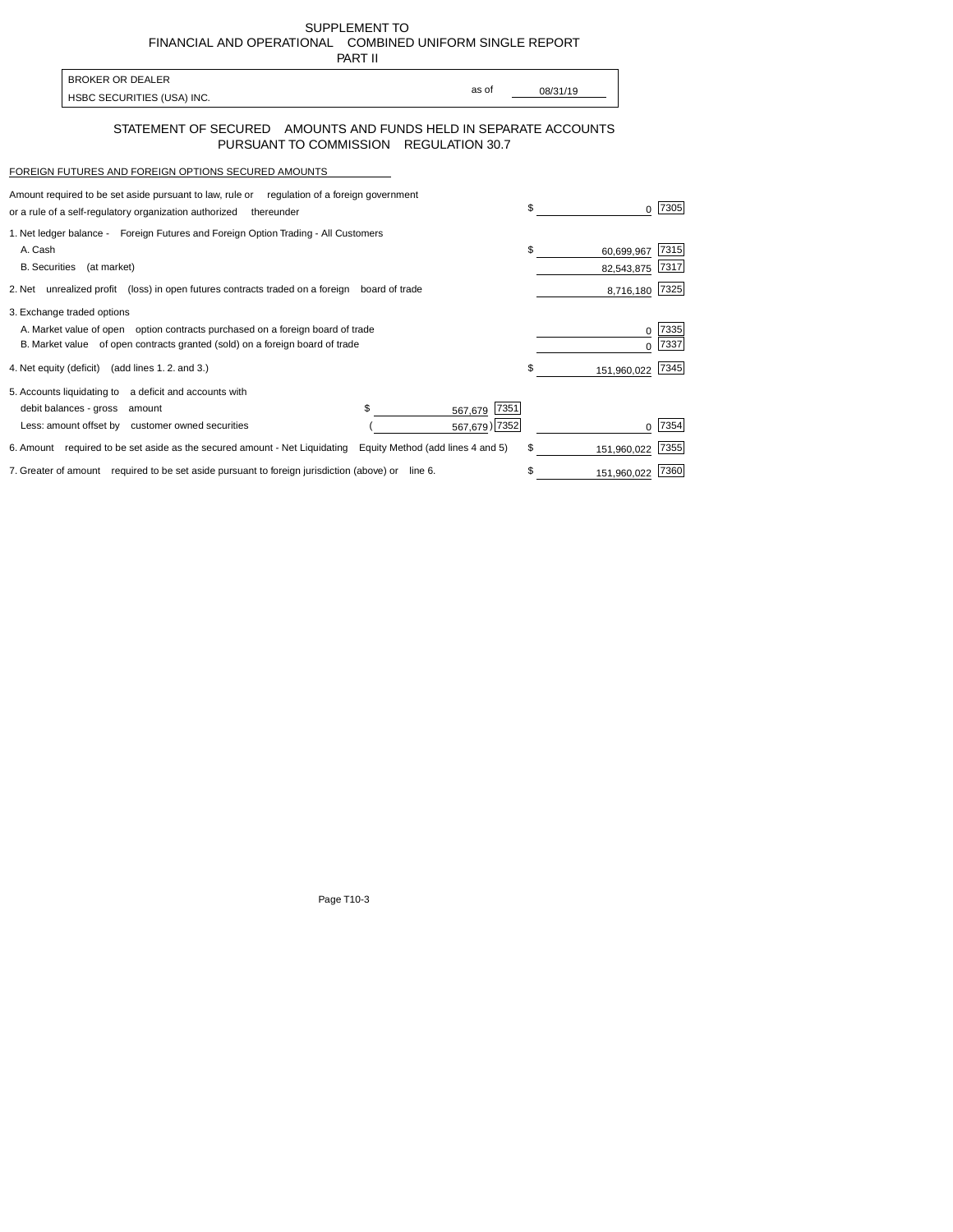## SUPPLEMENT TO FINANCIAL AND OPERATIONAL COMBINED UNIFORM SINGLE REPORT

PART II

| <b>BROKER OR DEALER</b>                                                                           |                       |                 |                    |
|---------------------------------------------------------------------------------------------------|-----------------------|-----------------|--------------------|
| HSBC SECURITIES (USA) INC.                                                                        | as of                 | 08/31/19        |                    |
| STATEMENT OF SECURED AMOUNTS AND FUNDS HELD IN SEPARATE<br>PURSUANT TO COMMISSION REGULATION 30.7 |                       | <b>ACCOUNTS</b> |                    |
| FUNDS DEPOSITED IN SEPARATE REGULATION 30.7 ACCOUNTS                                              |                       |                 |                    |
| 1. Cash in banks                                                                                  |                       |                 |                    |
| A. Banks located in the United States                                                             | \$<br>18,047,965 7500 |                 |                    |
| B. Other banks qualified under Regulation 30.7                                                    |                       |                 |                    |
| 7510<br>Name(s):<br><b>HARRIS TRUST</b>                                                           | $0$ 7520 \$           |                 | 18,047,965 7530    |
| 2. Securities                                                                                     |                       |                 |                    |
| A. In safekeeping with banks located in the United States                                         | \$<br>77,656,369 7540 |                 |                    |
| 30.7<br>B. In safekeeping with other banks qualified under Regulation                             |                       |                 |                    |
| 7550<br>Name(s):<br>HARRIS TRUST                                                                  | 0 7560                |                 | 77,656,369 7570    |
| 3. Equities with registered futures commission merchants                                          |                       |                 |                    |
| A. Cash                                                                                           | \$<br>0 7580          |                 |                    |
| <b>B.</b> Securities                                                                              | 7590<br>0             |                 |                    |
| C. Unrealized gain (loss) on open futures contracts                                               | 7600<br>0             |                 |                    |
| D. Value of long option contracts                                                                 | 7610<br>0             |                 |                    |
| E. Value of short option contracts                                                                | $0$ ) 7615            |                 | 0 7620             |
| 4. Amounts held by clearing organizations of foreign boards of<br>trade                           |                       |                 |                    |
| Name(s):<br>7630                                                                                  |                       |                 |                    |
| A. Cash                                                                                           | \$<br>7640            |                 |                    |
| <b>B.</b> Securities                                                                              | 7650                  |                 |                    |
| C. Amount due to (from) clearing organizations - daily<br>variation                               | 7660                  |                 |                    |
| D. Value of long option contracts                                                                 | 7670                  |                 |                    |
| E. Value of short option contracts                                                                | )7675                 |                 | 7680               |
| 5. Amounts held by members of foreign boards of trade<br>Name(s):<br>7690                         |                       |                 |                    |
| A. Cash                                                                                           | \$<br>38,413,172 7700 |                 |                    |
| <b>B.</b> Securities                                                                              | 44,924,091 7710       |                 |                    |
| C. Unrealized gain (loss) on open futures contracts                                               | 8,716,097 7720        |                 |                    |
| D. Value of long option contracts                                                                 | 7730<br>0             |                 |                    |
| E. Value of short option contracts                                                                | $0$ ) 7735            |                 | 92,053,360 7740    |
| 6. Amounts with other depositories designated by a foreign<br>board of trade<br>7750<br>Name(s):  |                       |                 | 0 7760             |
| 7. Segregated funds on hand (describe:                                                            |                       |                 | 0 7765             |
| 8. Total funds in separate section 30.7 accounts                                                  |                       | \$              | 187, 757, 694 7770 |
| 9. Excess (deficiency) set Aside Funds for Secured Amount (subtract Line 7 Secured                |                       |                 |                    |
| Statement page T10-3 from Line 8)                                                                 |                       | \$              | 35,797,672 7380    |
| 10. Management Target Amount for Excess funds in separate section 30.7 accounts                   |                       | \$              | 25,000,000 7780    |
| 11. Excess (deficiency) funds in separate 30.7 accounts over (under) Management Target            |                       | \$              | 10,797,672 7785    |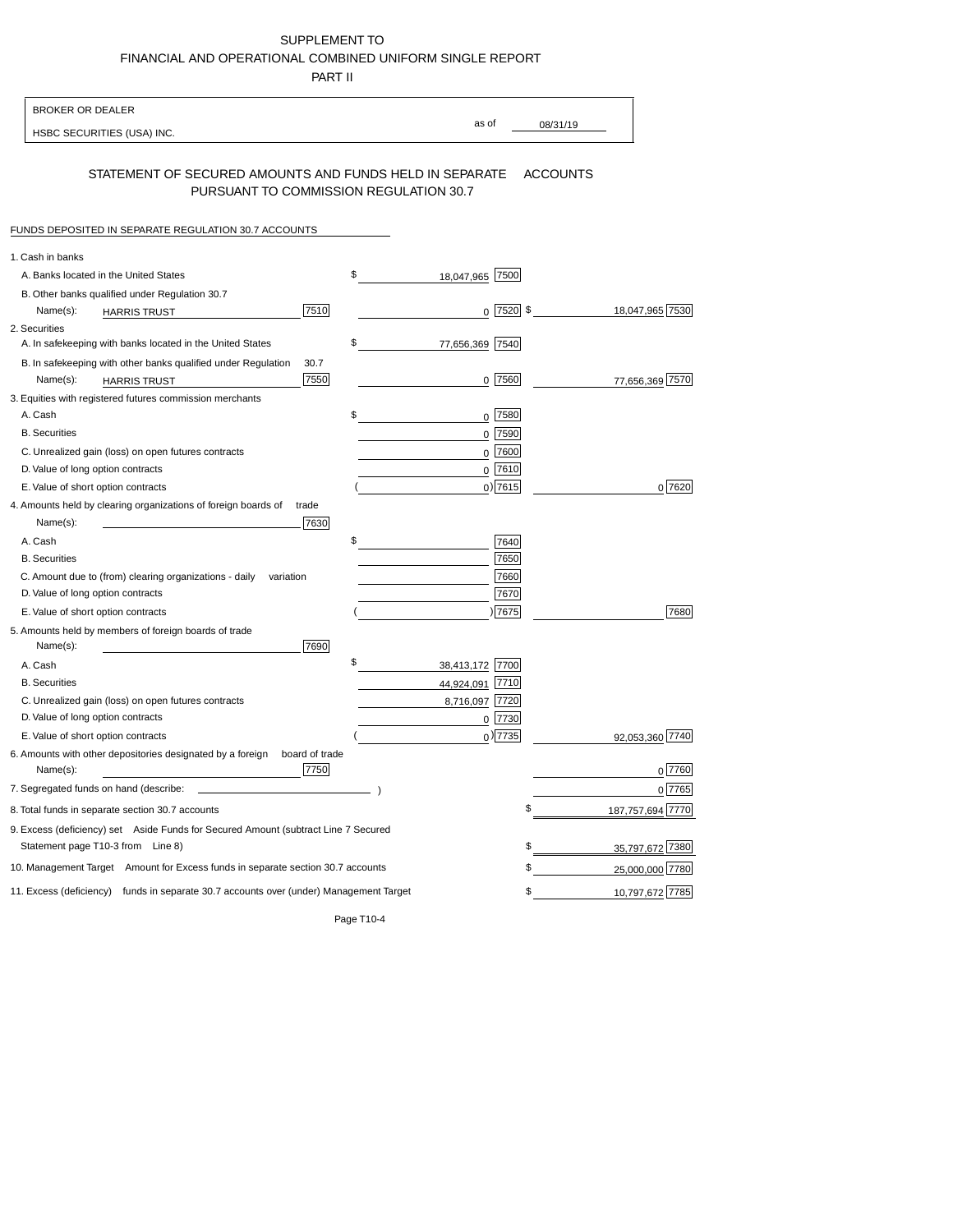SUPPLEMENT TO FINANCIAL AND OPERATIONAL COMBINED UNIFORM SINGLE REPORT

| PART II                                                                                                                              |          |                        |            |
|--------------------------------------------------------------------------------------------------------------------------------------|----------|------------------------|------------|
| <b>BROKER OR DEALER</b><br>as of                                                                                                     |          |                        |            |
| HSBC SECURITIES (USA) INC.                                                                                                           | 08/31/19 |                        |            |
| STATEMENT OF CLEARED  SWAPS CUSTOMER SEGREGATION REQUIREMENTS AND<br>FUNDS IN CLEARED SWAPS CUSTOMER ACCOUNTS UNDER 4D(F) OF THE CEA |          |                        |            |
| <b>Cleared Swaps Customer Requirements</b>                                                                                           |          |                        |            |
| 1. Net ledger balance                                                                                                                |          |                        |            |
| A. Cash                                                                                                                              | \$       | 1,243,584,400 8500     |            |
| B. Securities (at market)                                                                                                            |          | 514,919,922 8510       |            |
| 2. Net unrealized profit (loss) in open cleared swaps                                                                                |          | $(614, 653, 688)$ 8520 |            |
| 3. Cleared swaps options                                                                                                             |          |                        |            |
| A. Market value of open cleared swaps option contracts purchased                                                                     |          |                        | 0 8530     |
| B. Market value of open cleared swaps option contracts granted (sold)                                                                |          |                        | 0 8540     |
| 4. Net equity (deficit) (add lines 1, 2, and 3)                                                                                      | \$       | 1,143,850,634 8550     |            |
| 5. Accounts liquidating to a deficit and accounts with                                                                               |          |                        |            |
| debit balances - gross amount<br>\$<br>13,760,395 8560                                                                               |          |                        |            |
| 13,760,395) 8570<br>Less: amount offset by customer owned securities                                                                 |          |                        | 0 8580     |
| 6. Amount required to be segregated for cleared swaps customers (add lines 4 and 5)                                                  | \$       | 1,143,850,634 8590     |            |
| Funds in Cleared Swaps Customer Segregated Accounts                                                                                  |          |                        |            |
| 7. Deposited in cleared swaps customer segregated accounts at banks                                                                  |          |                        |            |
| A. Cash                                                                                                                              | \$       | 26,526,747 8600        |            |
| B. Securities representing investments of cleared swaps customers' funds (at market)                                                 |          |                        | 0 8610     |
| C. Securities held for particular cleared swaps customers in lieu of cash (at market)                                                |          | 8,489,524 8620         |            |
| 8. Margins on deposit with derivatives clearing organizations in cleared swaps customer segregated accounts                          |          |                        |            |
| A. Cash                                                                                                                              |          | 34,936,767 8630        |            |
| B. Securities representing investments of cleared swaps customers' funds (at market)                                                 |          | 848,264,368 8640       |            |
| C. Securities held for particular cleared swaps customers in lieu of cash (at market)                                                |          | 506,430,398 8650       |            |
| 9. Net settlement from (to) derivatives clearing organizations                                                                       |          | $(19,321,614)$ 8660    |            |
| 10. Cleared swaps options                                                                                                            |          |                        |            |
| A. Value of open cleared swaps long option contracts                                                                                 |          |                        | 0 8670     |
| B. Value of open cleared swaps short option contracts                                                                                |          |                        | $0$ ) 8680 |
| 11. Net equities with other FCMs                                                                                                     |          |                        |            |
| A. Net liquidating equity                                                                                                            |          |                        | 0 8690     |
| B. Securities representing investments of cleared swaps customers' funds (at market)                                                 |          |                        | $0^{8700}$ |
| C. Securities held for particular cleared swaps customers in lieu of cash (at market)                                                |          |                        | 0 8710     |
| 12. Cleared swaps customer funds on hand (describe:                                                                                  |          |                        | 0 8715     |
| 13. Total amount in cleared swaps customer segregation (add lines 7 through 12)                                                      | \$       | 1,405,326,190 8720     |            |
| 14. Excess (deficiency) funds in cleared swaps customer segregation (subtract line 6 from line 13)                                   | \$       | 261,475,556 8730       |            |
| 15. Management Target Amount for Excess funds in cleared swaps segregated accounts                                                   | \$       | 152,000,000 8760       |            |
| (deficiency) funds in cleared swaps customer segregated accounts over<br>16. Excess                                                  |          |                        |            |
| <b>Management Target Excess</b><br>(under)                                                                                           | \$       | 109,475,556 8770       |            |
|                                                                                                                                      |          |                        |            |